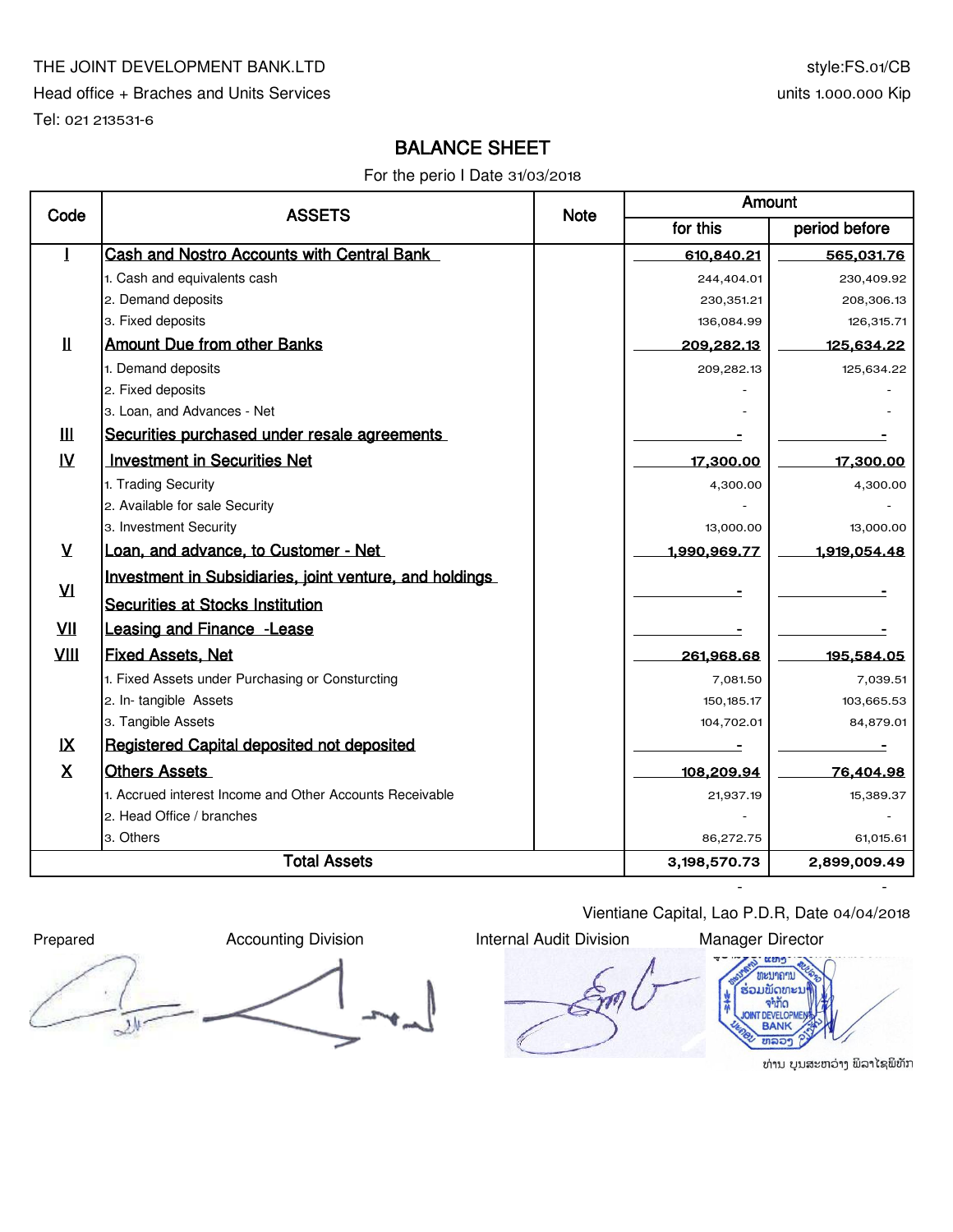#### THE JOINT DEVELOPMENT BANK.LTD

Head office + Braches and Units Services

Tel: 021 213531-6

## style:FS.01/CB units 1.000.000 Kip

# BALANCE SHEET

For the perio I Date 31/03/2018

| Code                                | <b>LIABILITIES AND CAPILAL</b>                            | <b>Note</b>  | Amount       |               |  |
|-------------------------------------|-----------------------------------------------------------|--------------|--------------|---------------|--|
|                                     |                                                           |              | for this     | period before |  |
|                                     | I. Debt Payable to other Banks and Financial              |              | 52,936.31    |               |  |
| $\mathbf{I}$                        | Institution                                               |              |              | 56,613.27     |  |
|                                     | 1. Demand deposits                                        |              | 4,844.31     | 6,688.27      |  |
|                                     | 2. Fixed deposits                                         |              | 48,092.00    | 49,925.00     |  |
|                                     | 3. Borrowing Funds                                        |              |              |               |  |
|                                     | 4. Other Debt Payable to Banks and Financial Institutions |              |              |               |  |
| $\mathbf{\mathbf{\underline{H}}}$   | II. Debt Payable toCustomers                              |              | 2,579,968.28 | 2,361,743.60  |  |
|                                     | 1. Demand deposits                                        |              | 858,991.12   | 784,944.36    |  |
|                                     | 2. Fixed deposits                                         |              | 1,720,969.32 | 1,576,797.64  |  |
|                                     | 3. Other debt Payable to Customer                         |              | 7.84         | 1.60          |  |
| Ш                                   | Securities Sold under repurchased agreement               |              |              |               |  |
| $\underline{\mathsf{N}}$            | Debt Payable related issuing Securities                   |              |              |               |  |
| $\overline{\mathbf{V}}$             | Others liabilities                                        |              | 95,535.02    | 83,407.47     |  |
|                                     | 1. Accrued Interest and Other Accounts payable            |              | 79,786.30    | 66,624.28     |  |
|                                     | 2. Head Office / branches                                 |              | 1,983.84     |               |  |
|                                     | 3. Others                                                 |              | 13,764.88    | 16,783.19     |  |
| VI                                  | Capital and its Similar                                   |              | 470,131.08   | 397,245.13    |  |
|                                     | 1. Registered Capital                                     |              | 404,666.10   | 404,666.10    |  |
|                                     | 2. share's Premium                                        |              | (39, 757.05) | (39, 757.05)  |  |
|                                     | 3. Legal Reserve                                          |              | 2,045.32     | 2,045.32      |  |
|                                     | 4. Reserve for Expansion Businees                         |              |              |               |  |
|                                     | 5. Other Reserves                                         |              | 550.52       | 550.52        |  |
|                                     | 6. Margin foe Revaluation                                 |              | 92,934.46    | 22,576.65     |  |
|                                     | 7. Provisions under BOL Regulations                       |              | 10,081.30    | 9,712.20      |  |
|                                     | 8. Retained Earning (+/-)                                 |              | (10, 157.93) | (10, 157.93)  |  |
|                                     | 9. Result in Instance of approval (+/-)                   |              | 6,087.46     |               |  |
|                                     | 10. Result of the year (+/-)                              |              | 3,680.90     | 7,609.32      |  |
|                                     | 11. Sabvention and allocated Funds                        |              |              |               |  |
|                                     | 12. Subordinated debts                                    |              |              |               |  |
| <b>Total liabilities and Equity</b> |                                                           | 3,198,570.73 | 2,899,009.49 |               |  |



Vientiane Capital, Lao P.D.R, Date 04/04/2018

- -



ທ່ານ ບຸນສະຫວ່າງ ພິລາໄຊພິທັກ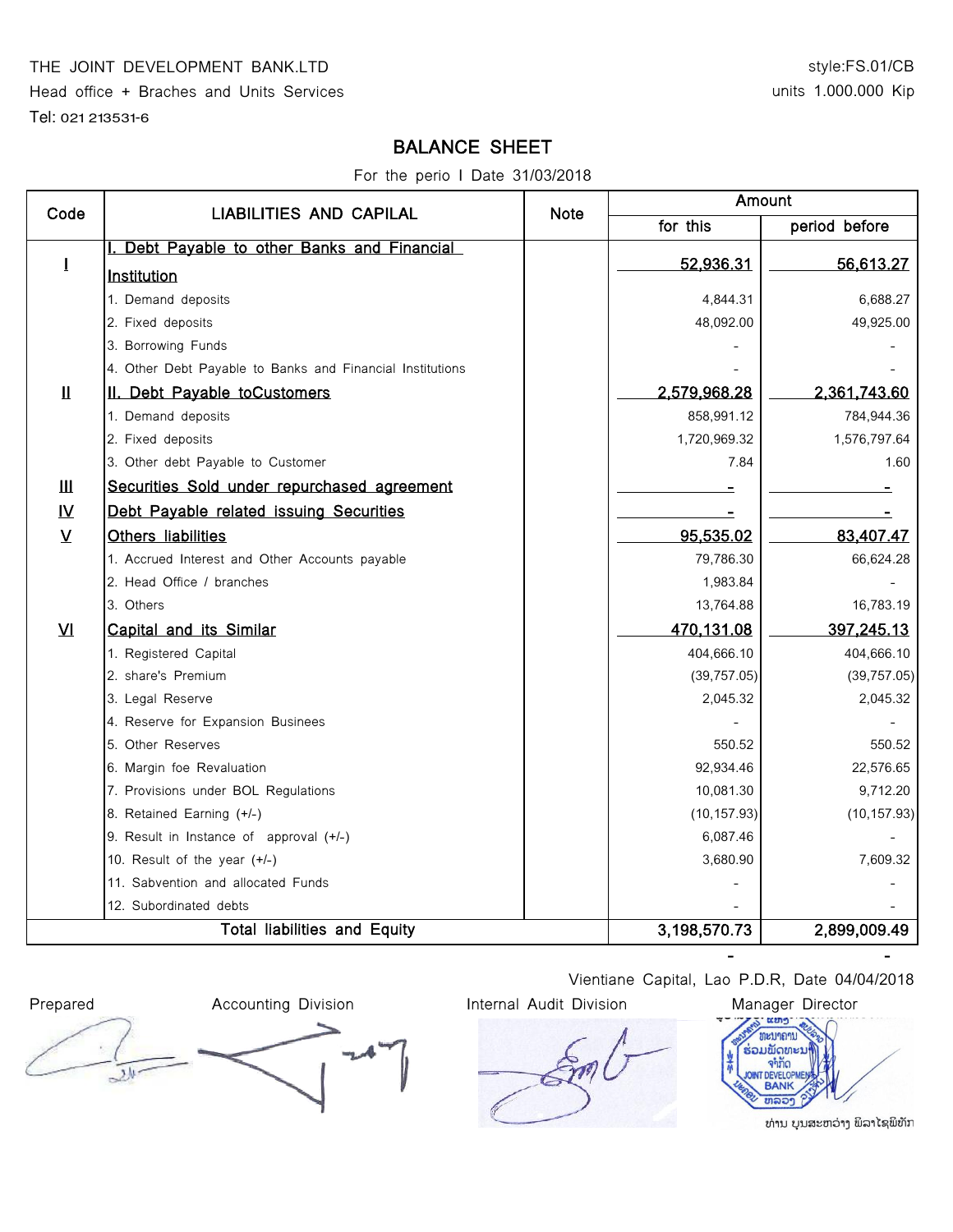THE JOINT DEVELOPMENT BANK.LTD

Head office + Braches and Units Services

Tel: 021 213531-6

### style:FS.02/CB units 1.000.000 Kip

## STATEMENT OF INCOME

For the perio I Date 31/03/2018

| Code         | Item                                                                              | Note | Amount       |                   |
|--------------|-----------------------------------------------------------------------------------|------|--------------|-------------------|
|              |                                                                                   |      | for this     | period before     |
|              | A. Operating Incomes and Expenses                                                 |      |              |                   |
|              | 1. Interest Income and its equivalents                                            |      | 46,299.85    | <u>151,474.51</u> |
|              | Interest and its equivalents from Inter banks<br>1.1                              |      | 17.46        | 860.93            |
|              | 1.2 Interest and its equivalents from Customer                                    |      | 46,122.12    | 150,273.44        |
|              | 1.3 Interest for Securities purchased under resale agreement                      |      | 160.27       | 340.14            |
|              | 1.4 Interest and its equivalents from Investment in Securities                    |      |              |                   |
|              | 1.5 Other Interest                                                                |      |              |                   |
|              | 2. Interest Expenes and its equivalents                                           |      | (30, 100.82) | (103, 163, 20)    |
|              | 2.1 Interest Expenses and its equivalents on inter bank                           |      | (227.11)     | (1,908.27)        |
|              | 2.2 Interest Expenes and its equivalents on Customer                              |      | (29, 733.02) | (100, 825.35)     |
|              | 2.3 Interest Expenses on Securities sold under repurchased agreement              |      | (140.69)     | (429.58)          |
|              | 2.4 Interest Expense on Certificates of deposit                                   |      |              |                   |
|              | 2.5 Interest and Interest Equivalent                                              |      |              |                   |
|              | 3. Gain(or loss) on trading Gold and other precious metals                        |      |              |                   |
| $\bf{l}$     | Incomes - Expense Interest margin                                                 |      | 16,199.03    | 48,311.31         |
|              | 4. Incomes from leasing and lease available to buy                                |      | 42.10        | 87.20             |
|              | 5. Expenses on leasing and Lease available to buy                                 |      |              |                   |
|              | 6. Incomes from rent                                                              |      |              |                   |
|              | 7. Expenses on rent                                                               |      |              |                   |
|              | 8. Expenses from Capital and from stock holders                                   |      | 110.00       | 160.00            |
|              | 9. Incomes from Commissions and financial Services                                |      | 16,652.49    | 63,248.38         |
|              | 10. Expenses Commissions and financial Services                                   |      | (2,696.93)   | (8,766.51)        |
|              | 11. Profit or loss on Trading Security                                            |      |              |                   |
|              | 12. Profit or loss from Security AvailableCE for sale                             |      |              |                   |
|              | 13. Net Profit or loss on foreign Exchange                                        |      | (1,780.08)   | (2,450.97)        |
|              | 14. Net Profit or loss on trading Conditional Instrument                          |      |              |                   |
| $\mathbf{H}$ | <b>Net Operating Income</b>                                                       |      | 28,526.61    | 100,589.41        |
|              | <b>B. Other Incomes and Expenses</b>                                              |      |              |                   |
|              | 15. Other operating Incomes                                                       |      | 27,739.91    | 87,884.98         |
|              | 16. Administation Expenses                                                        |      | (17, 491.99) | (67, 667.33)      |
|              | 16.1 Employee Expenses                                                            |      | (9, 160.83)  | (36, 801.31)      |
|              | 16.2 Other Adminitrative Expenses                                                 |      | (8, 331.16)  | (30, 866.02)      |
|              | 17. Amortization and depreciation expenses trangible and intrangible fixed assets |      | (6,626.00)   | (24, 424.83)      |
|              | 18. Other Operating Expense in Business                                           |      | (27, 651.79) | (88, 530.00)      |
|              | 19. Net Income or Expenses on Revalution Debt and off- B/S items                  |      | (24.25)      | (242.91)          |
|              | 19.1 Depreciation on debt and Debt Payable                                        |      | (826.05)     | (16, 266.09)      |
|              | 19.2 Reverse depreciation on debt and income from write off Debt                  |      | 801.80       | 16,023.18         |
|              | 20. Net Income or Expenses to change fixed financial valuable                     |      |              |                   |
| Ш            | Incomes and Expenses                                                              |      | (24, 054.12) | (92,980.09)       |
| IV.          | Item Extraordinary before Resulf                                                  |      | 4,472.49     | 7,609.32          |
|              | 21.- Profit tax                                                                   |      | (791.59)     |                   |
| <u>v.</u>    | Net Outcome in the Month (IV - 21)                                                |      | 3,680.90     | 7,609.32          |
|              | C. Other income outside the business                                              |      | 94,029.78    | 23,671.96         |
|              | 22. Changes in capital gains from asset valuation                                 |      | 94,029.78    | 23,671.96         |
|              | 23. Profit (Loss) from Stock Exchanges for Sale                                   |      |              |                   |
|              | 24. Profit tax arising from non-business income components                        |      |              |                   |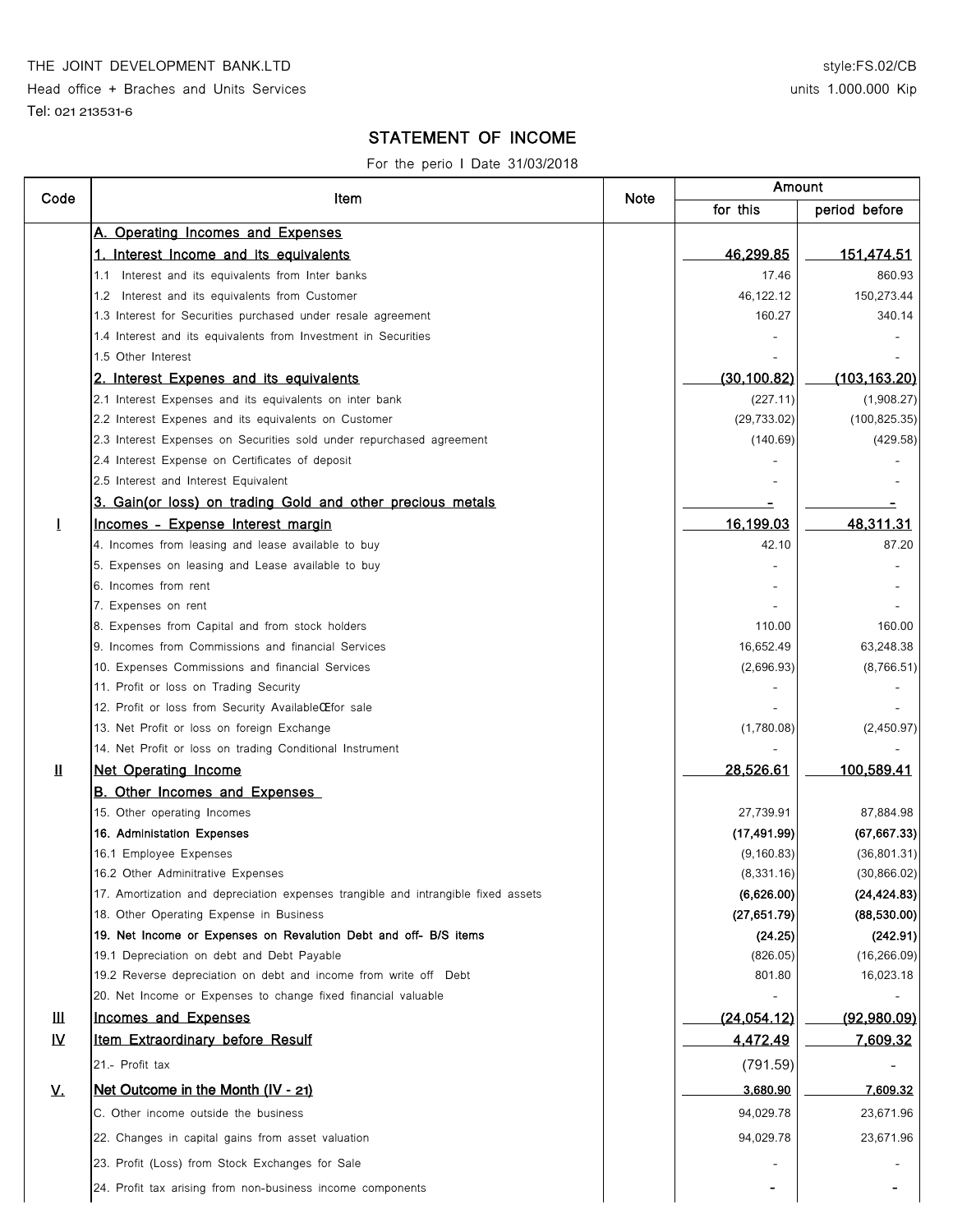

Vientiane Capital, Lao P.D.R, Date 04/04/2018

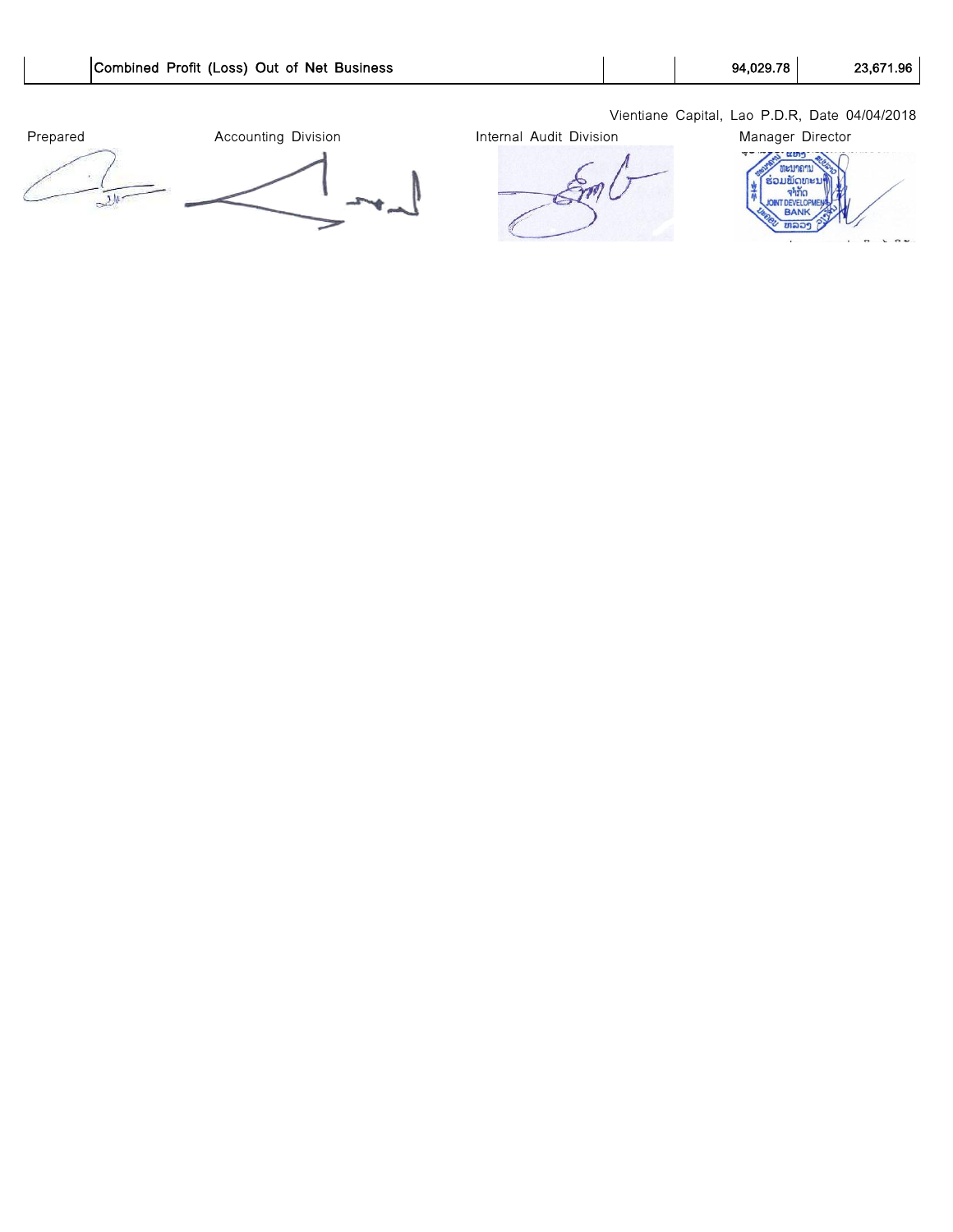#### STATEMENT OF CASH FLOWS

For the perio I Date 31/03/2018

| Code           | Item                                                                               | <b>Note</b> | Amount       |               |
|----------------|------------------------------------------------------------------------------------|-------------|--------------|---------------|
|                |                                                                                    |             | for this     | period before |
|                | A. Cash flow from business operation                                               |             |              |               |
| 1              | +/- Net benefit or loss in year                                                    |             | (3,928.41)   | 14,450.64     |
|                | * Repricing item of benefit or loss balance as cash for income - expense           |             |              |               |
| $\overline{2}$ | + Net amortization and depreciation of fixed asset (substantial and insubstantial) |             | (17, 798.83) | 6,351.84      |
| 3              | + Net amortization and depreciation of leasing asset and leasing asset for sale    |             |              |               |
| 4              | +/- Net depreciation of problem loan and NPL                                       |             | (15, 440.04) | 6,540.82      |
| 5              | + Net depreciation of investment asset and others                                  |             |              |               |
| 6              | + Net reserve deduction for risk and expenses                                      |             |              |               |
| 7              | + Net reserve deduction by regulation                                              |             | 369.10       | 1,562.62      |
| 8              | + Loss from sale of fixed assets (including software. C. US money)                 |             |              |               |
| 9              | +/- Benefit from fixed asset sale (include financial fixed asset)                  |             |              |               |
| 10             | - Income equity from basic support fund                                            |             |              |               |
| 11             | +/- Changes in receivable interest items and other expense items                   |             | (6, 547.82)  | 4,984.59      |
| 12             | +/- Changes in receivable interest items and other income items                    |             | 13,162.02    | 9,433.34      |
|                | I. Net cash flow from operation activity before changes in assets and              |             |              |               |
|                | revolving liabilities of the bank                                                  |             | (30, 183.98) | 43,323.85     |
|                | * Changes (increase or decrease) in revolving assets                               |             |              |               |
| 13             | +/- Fixed deposits at Central Bank                                                 |             |              |               |
| 14             | +/- Fixed deposits in other banks                                                  |             | (9,769.28)   | (4, 144.29)   |
| 15             | +/- Fixed deposit in CB and FI                                                     |             |              |               |
| 16             | +/- Asset purchase with resale agreement                                           |             |              |               |
| 17             | +/- Assets for commerce                                                            |             |              |               |
| 18             | +/- Assets for sale                                                                |             |              |               |
| 19             | +/- Money for loan and advance for customer                                        |             |              |               |
| 20             | +/- Other assets                                                                   |             | (56, 475.26) | (293, 669.04) |
|                | II. Net cash flow from changes in revolving liabilities                            |             | (25, 257.13) | (12,024.31)   |
|                | * Changes (increase or decrease) in revolving assets                               |             | (91, 501.67) | (309, 837.64) |
| 21             | +/- Fixed deposit of CB and FI                                                     |             |              |               |
| 22             | +/- Other accounts to send to other banks                                          |             | (1,833.00)   | 168.40        |
| 23             | +/- Debt to pay for customer                                                       |             |              |               |
| 24             | +/- Asset sale with repurchase agreement                                           |             | 218,224.69   | 74,972.02     |
| 25             | +/- Other liabilities                                                              |             |              |               |
|                | III. Cash flow from changes in revolving liabilities                               |             | (1,034.48)   | 4,269.12      |
|                | IV. Net cash flow from business operation $(I + II + III)$                         |             | 215,357.21   | 79,409.54     |
|                | B. Cash flow from investment activities                                            |             | 93,671.56    | (187, 104.25) |
| 26             | +/- Increase or decrease in investment assets                                      |             |              |               |
| 27             | +/- Increase or decrease in investment as group enterprise, joint venture company  |             |              |               |
| 28             | +/- Increase or decrease in fixed assets                                           |             |              |               |
|                | V. Net cash flow from investment activities                                        |             | (48, 585.81) | (2,973.88)    |
|                | C. Cash flow from earning activities                                               |             | (48, 585.81) | (2,973.88)    |
| 29             | +/- Increase or decrease in the loan                                               |             |              |               |
| 30             | +/- Increase or decrease in the share distribution                                 |             |              |               |
| 31             | + Integrated capital to receive in year                                            |             |              |               |
| 32             | + Dividend                                                                         |             | 76,445.27    | 3,932.76      |
|                |                                                                                    |             |              |               |